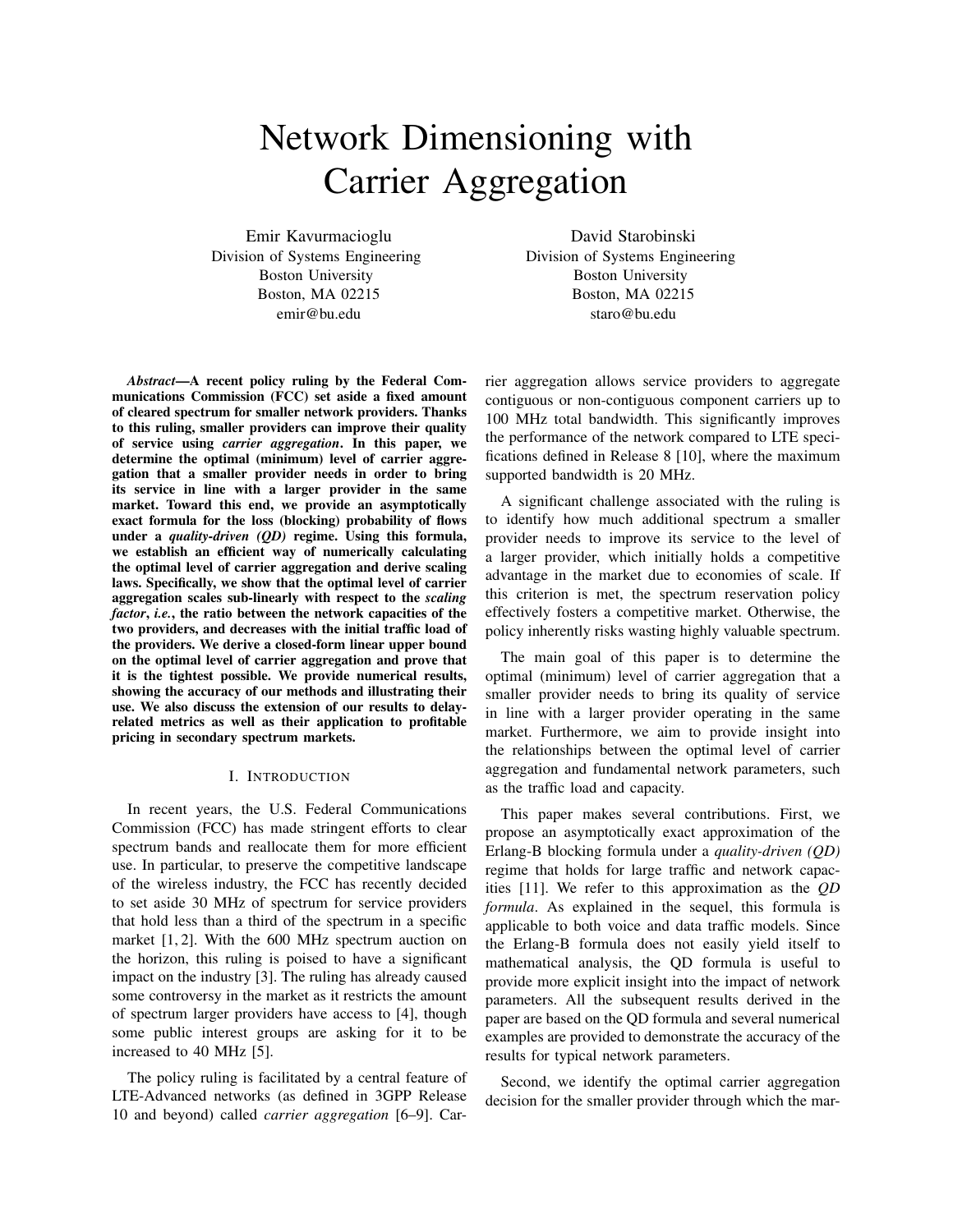ket outcome becomes favorable. We provide an efficient method for numerically calculating the optimal level of carrier aggregation.

Third, we derive scaling laws on optimal carrier aggregation with respect to the *scaling factor*, *i.e.* the ratio of the capacity of the larger provider to that of the smaller provider, and establish a sub-linear relationship. We also prove that while the level of carrier aggregation needed increases with the scaling factor, it decreases when the initial traffic load of the providers gets higher.

Fourth, we establish concavity properties and derive the tightest possible linear upper bound on optimal carrier aggregation as a simple and explicit function of the network parameters and the scaling factor. We further propose a numerical procedure to compute a piecewise linear bound. We provide numerical examples to illustrate applications of our results in cellular markets.

Finally, we extend our results to delay-related metrics (*i.e.*, based on the Erlang-C formula) and discuss the application of our results to the profitable pricing of secondary users in a dynamic spectrum sharing scenario.

The rest of the paper is organized as follows. In Section II, we survey previous work. In Section III, we introduce our model. Next, in Section IV, we propose a many-server approximation of the Erlang-B formula under the QD regime. We then use this approximation in Section V to identify the impact of reserved spectrum through the analysis of optimal carrier aggregation, in which we provide numerical calculation methods, structural properties, and explicit general bounds. We also provide extension of our results to delay systems as well as pricing in secondary spectrum markets. We conclude the paper in Section VI.

## II. RELATED WORK

In this section, we survey previous work on manyserver approximations of queuing systems, carrier aggregation, and spectrum markets. We highlight the differing contributions of our paper at the end.

The many-server approximation that forms the basis of the QD regime was first introduced in Iglehart's work [12]. The paper considers a setting where the arrival rate and the number of servers both become very large and the ratio of the arrival rate to the service rate (*i.e.*, the traffic load) is a constant that is strictly smaller than one. Under proper statistical assumptions, the process describing the evolution of the queue occupancy converges to a Ornstein-Uhlenbeck diffusion process. Halfin and Whitt [13] provide another many-server approximation that characterizes queues in a *quality-andefficiency driven* (QED) regime, *i.e.*, where the arrival rate and the number of servers both become very large and the traffic load approaches one. The work of Zeltyn and Mandelbaum [14] provides an overview of different types of many-server approximations and is useful as a general reference. In our work, we utilize the QD regime approximations that allow us to analyze the quality of service experienced by voice calls and data flows in cellular networks.

Carrier aggregation has been gaining significant attention since it has been introduced in 3GPP Release 10 on LTE-Advanced in 2011. Several papers in the literature explain practical considerations to achieve desired performance levels in networks, such as deployment options, implementation frameworks, and challenges in the physical layer [6–8]. The work by Shen *et al.* [15] provides an overview on all layers, while also underlining the interest of several major U.S. providers in the technology. Alotaibi and Sirbu provide a comprehensive cost benefit analysis of spectrum aggregation in [16]. A recent paper by Doyle *et al.* [9] introduces an interesting application of carrier aggregation. The authors consider the possible uses of carrier aggregation in a dynamic spectrum access, such as dynamically aggregating carriers to address coverage or congestion issues. They also propose a regulatory framework that supports this enhanced form of carrier aggregation.

*Fungibility* of the aggregated spectrum is considered in [17], where the authors seek to identify whether all spectrum bands provide the same performance. For example, low frequency spectrum, such as the 600 MHz band considered in our paper, is generally viewed as more desirable than higher frequencies because of its propagation properties.

Scaling laws in wireless and wired networks have been studied in various contexts [18–21]. The work of Bolcskei *et al.*, for example, focuses on the gains realized by increasing the number of antennas in a MIMO relay network. This work falls under the broad category of papers that analyze the dimensioning of telecommunications networks. Such papers are crucial in providing a better understanding of the relationship between resource allocation and system performance, allowing policy makers to look past the current state of the market.

Finally, spectrum markets have been the subject of many papers in recent years. For instance, the work in [22] analyzes the outcome of a game-theoretic pricing competition between providers in private commons. In the works by Jagannathan *et al.* [23], Kasbekar and Sarkar [24], Duan *et al.* [25], Niyato and Hossain [26], Sengupta and Chatterjee [27] and Xing *et al.* [28], game theoretic approaches to spectrum auctioning and leasing are analyzed.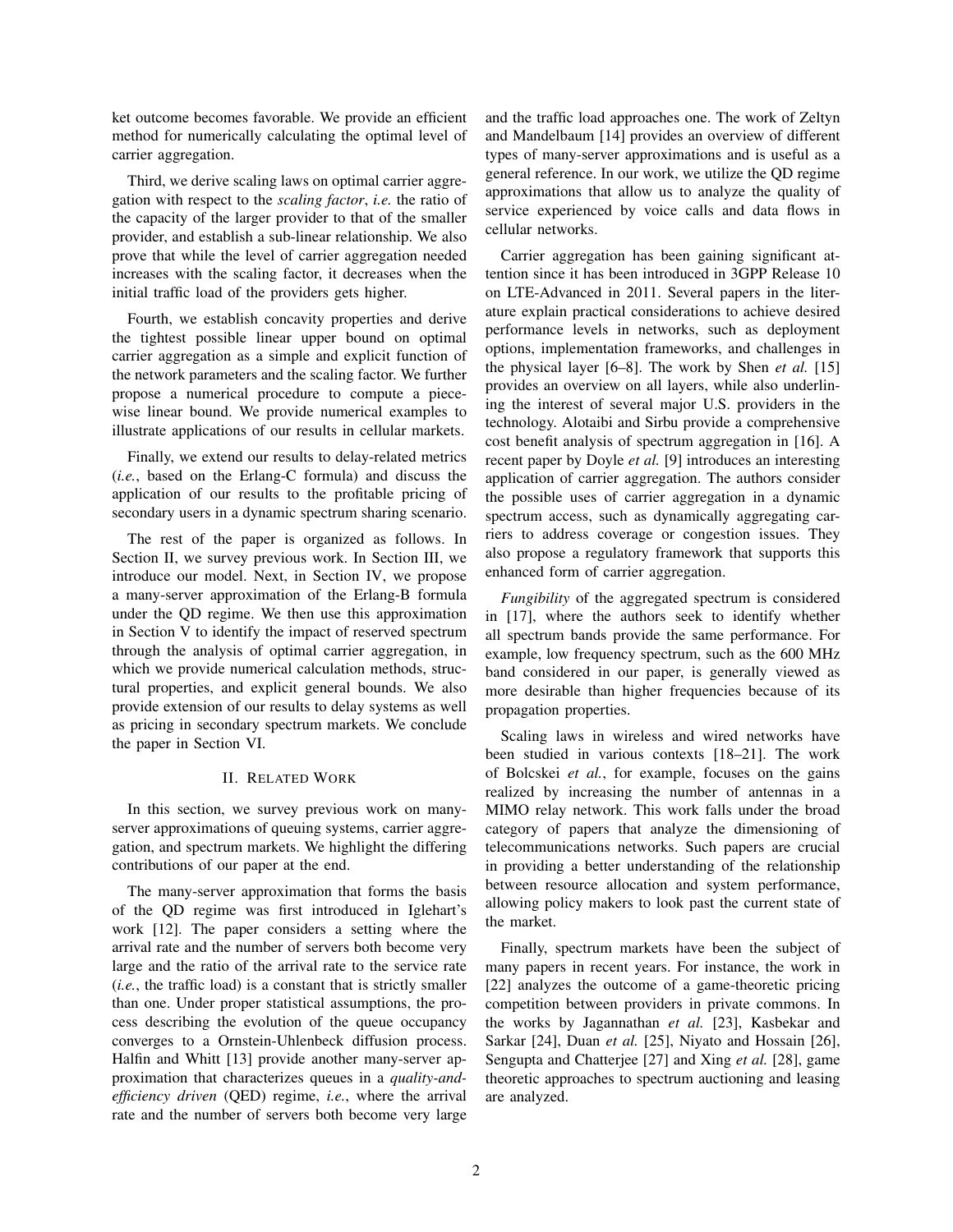

Fig. 1. Illustration of sessions and flows. Each session consists of one or more flows separated by idle periods.

None of the previous work surveyed here considers the impact of spectrum reservation for smaller providers on the competitiveness of a wireless market. The identification of the optimal carrier aggregation and the scaling laws provided thereunto, as well as simple methods of calculating it, are the unique contributions of this paper.

#### III. MODEL

In this section, we introduce the network model considered and the accompanying notation. We consider a small provider with a finite capacity  $C > 1$ , which consists of the number of carriers in the spectrum owned by the provider. For example, in an LTE network configuration, these carriers could be interpreted as the resource blocks.

To realistically model network traffic, such as web browsing and streaming applications, we assume that the user demand consists of a sequence of *session* arrivals that follow a Poisson process with rate  $\lambda > 0$  [29]. A session consists of a combination of arbitrarily distributed and possibly correlated *flows*, generated by the same user or application. Each session consists of "on" and "off" periods within, where an "on" period means that a flow is generating traffic. Figure 1 provides an illustration of sessions and flows. Without loss of generality, we assume that the *total* "on" time within an individual session follows a general probability distribution and has a mean equal to one, independently of other requests and arrival times. Each flow has a peak rate that corresponds to the capacity of a carrier. If an arriving flow finds all the carriers busy, it is lost, but the rest of the session proceeds as normal. Note that standard voice calls are a special case of this model, for which a session consists of a single flow.

Under the above statistical assumptions, the probability that a flow is lost (blocked), is given by the Erlang-B formula [30]:

$$
E(\lambda, C) = \frac{\lambda^C / C!}{\sum_{k=0}^C \lambda^k / k!}.
$$
 (1)

The above formula is insensitive to all traffic characteristics, except for the mean number of session arrivals per time unit  $\lambda$ .

The provider finds itself in the same competitive spectrum market as a larger network provider that has similar network parameters, but scaled by a multiplicative factor  $n > 1$  (*i.e.*, its session arrival rate is  $\lambda n$  and capacity Cn). We refer to the parameter n as the *scaling factor*.

The objective of the smaller provider is to meet the quality of service (QoS) of the larger provider, given by its Erlang blocking probability formula. This can be achieved through making use of the spectrum set aside and implementing carrier aggregation. Our goal is to identify the optimal level of carrier aggregation and investigate how it changes with the network parameters  $\lambda$  and C and the scaling factor n.

# IV. QUALITY-DRIVEN APPROXIMATION OF ERLANG-B FORMULA

The Erlang-B formula given by Eq. (1) does not easily yield itself to analysis due to the summand and the factorial functions. Therefore, we seek an approximation of the Erlang-B formula that is more tractable. One such approximation is obtained through the consideration of a *quality driven* (QD) regime, characterized by  $C \rightarrow \infty$ ,  $\lambda \rightarrow \infty$  and the following relationship:

$$
C = \lambda(1 + \gamma), \tag{2}
$$

where  $\gamma > 0$  is a constant representing the *service grade*. In a QD regime, the provider positions itself in terms of capacity with respect to its load so that it offers a high quality service (*e.g.,* low probability of blocking or waiting).

The approximation that we will obtain under the QD regime works well for large values of C. Moreover, the approximation is asymptotically exact since the underlying stochastic process, when properly normalized, weakly converges to an Ornstein-Uhlenbeck diffusion process as  $C \rightarrow \infty$  [12]. Before we establish the QD approximation to the Erlang-B formula, it is beneficial to recall the following fundamental inequality of the logarithm function:

$$
x - 1 \ge \ln(x) \ge 1 - \frac{1}{x}, \quad x > 0,
$$

which we can rewrite as:

$$
x \ge \ln(1+x) \ge \frac{x}{1+x}, \quad x > 0.
$$
 (3)

Under the QD regime we propose the following asymptotically exact approximation to the Erlang-B, which we will use in the rest of the paper:

**Lemma IV.1** *Under a QD regime such that*  $C = \lambda(1 + \lambda)$ γ)*, the Erlang-B formula satisfies:*

$$
\lim_{\lambda \to \infty} \frac{E(\lambda, C)}{\left(\sqrt{2\Pi C} (1 + \gamma)^C e^{-\lambda \gamma}\right)^{-1}} = 1.
$$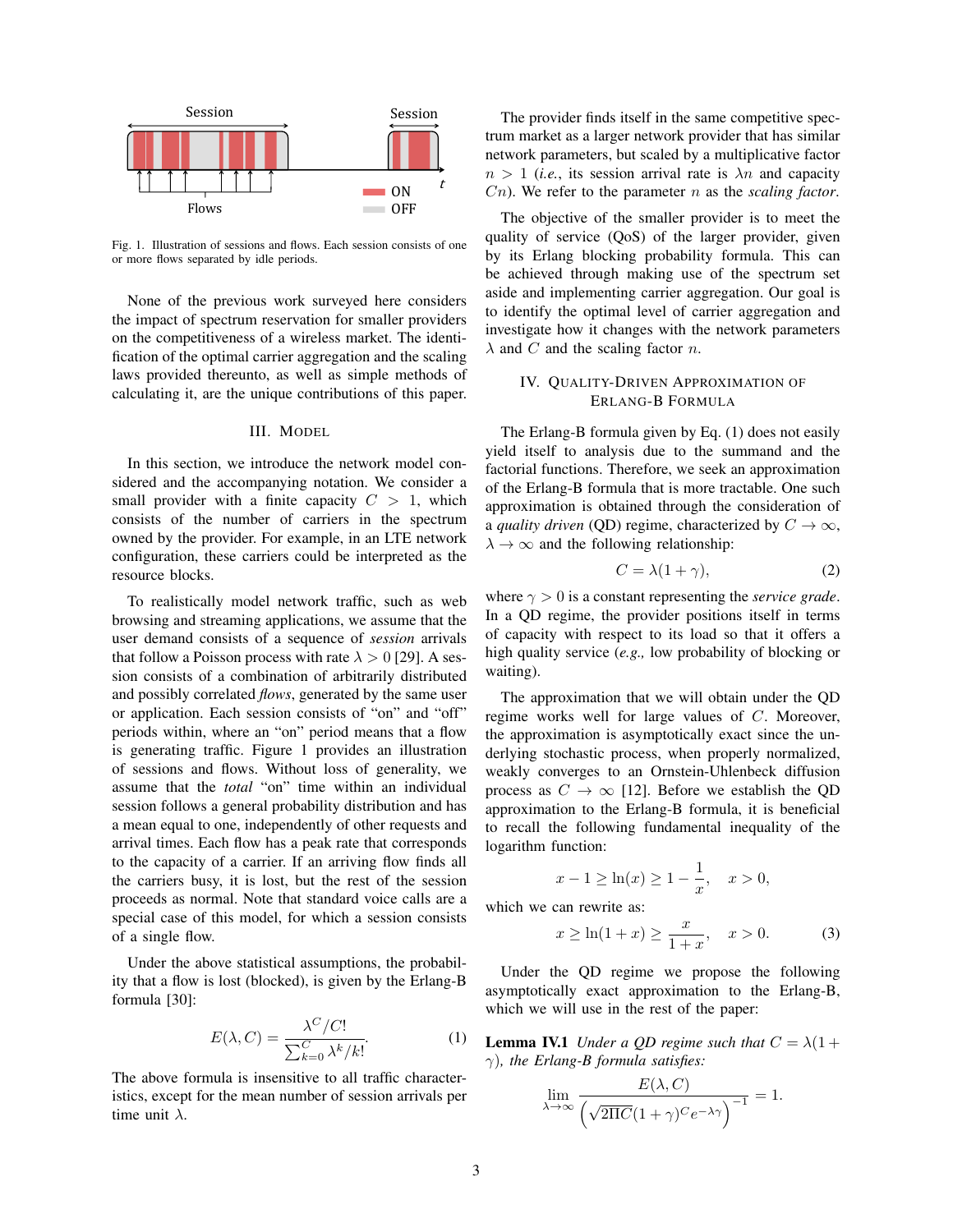Proof. We first establish a relationship between the delay probability formula (Erlang-C) given by:

$$
E_c(\lambda, C) = \frac{\frac{\lambda^C C}{C! C - \lambda}}{\sum_{k=0}^{C-1} \frac{\lambda^k}{k!} + \frac{\lambda^C C}{C! C - \lambda}},
$$

and the Erlang-B formula. From the relationship between Erlang-B and Erlang-C provided in [31], it can be shown that:

$$
E(\lambda, C) = \frac{(1 - \rho)E_c(\lambda, C)}{1 - \rho E_c(\lambda, C)},
$$
\n(4)

where  $\rho = \lambda / C = \frac{1}{1+\gamma}$  in a QD regime. Using the results provided in Section 16 of [14] for the analysis of queuing systems in the QD regime we obtain:

$$
E_c(\lambda, C) = \frac{e^{\lambda \gamma} + o(1/\lambda)}{\sqrt{2\Pi C \gamma (1 + \gamma)^{C-1} + e^{\lambda \gamma} + o(1/\lambda)}}.
$$
 (5)

Substituting Eq. (5) for  $E_c(\lambda, C)$  and Eq. (2) for C into Eq.  $(4)$  we get:

$$
E(\lambda, C) = \frac{1 + o(1/\lambda)}{g(\lambda, \gamma) + 1 + o(1/\lambda)},
$$
  
where  $g(\lambda, \gamma) = \sqrt{2\pi\lambda(1 + \gamma)} \left( (1 + \gamma)^{(1 + \gamma)} e^{-\gamma} \right)^{\lambda}$ 

.

Now we will show that  $g(\lambda, \gamma)$  is the dominating term in the denominator as  $\lambda$  gets large. Observe that  $(1 +$  $\gamma^{(1+\gamma)} \geq e^{\gamma}$  since taking the natural log of both sides we obtain:

$$
(1 + \gamma) \ln(1 + \gamma) \ge \gamma
$$

$$
\ln(1 + \gamma) \ge \frac{\gamma}{1 + \gamma},
$$

which we know to be true from Eq. (3). Therefore  $g(\lambda, \gamma)$  gets arbitrarily large with  $\lambda$ . We conclude that:

$$
\lim_{\lambda \to \infty} \frac{1}{g(\lambda, \gamma)} = 0.
$$

Hence:

$$
\lim_{\lambda \to \infty} \frac{E(\lambda, C)}{g(\lambda, \gamma)^{-1}} = \lim_{\lambda \to \infty} \frac{\frac{1 + o(1/\lambda)}{g(\lambda, \gamma) + 1 + o(1/\lambda)}}{\left(g(\lambda, \gamma)\right)^{-1}} = 1.
$$

 $1 + \frac{1}{2}(1/\lambda)$ 

Finally, we obtain  $g(\lambda, \gamma) = \sqrt{2\pi C}(1 + \gamma)^C e^{-\lambda \gamma}$ through Eq. (2).

Lemma IV.1 states that the Erlang-B formula can be approximated by (and is asymptotically equal to) the following expression, which we refer to as the *QD formula*:

$$
E(\lambda, C) \simeq \left(\sqrt{2\pi C}(1+\gamma)^C e^{-\lambda\gamma}\right)^{-1}.
$$
 (6)

Figure 2 compares the Erlang-B and QD formulas, for carrier capacities typical to an LTE network [32]. Clearly, the values obtained are almost indistinguishable.



Fig. 2. QD Approximation with  $C = (1 + \gamma)\lambda$  and  $\gamma = 0.25$ . The stem plot is the Erlang-B formula given by Eq. (1) while the line plot is the QD formula given by Eq. (6) .

All of the results presented in the rest of this paper are based the QD formula. Numerical examples will be provided to confirm their accuracy.

## V. MAIN RESULTS

#### *A. Optimal Carrier Aggregation*

In this subsection, we define the problem of optimal carrier aggregation and provide numerical methods on calculating the level needed. Smith and Whitt [33] show that the Erlang-B formula is *upwards scalable*, that is:

$$
E(\lambda, C) > E(\lambda n, Cn). \tag{7}
$$

Thus, flows in a larger network experience a smaller blocking probability than that in a smaller network operating under a similar traffic load  $\rho = \lambda/C$ . This result is not surprising to teletraffic engineers, who know that combining two networks into a larger network results in better performance due to statistical multiplexing.

Therefore, when two providers experience similar loads but differ in network sizes in terms of the number of carriers they each possess, the larger provider initially provides an improved service to its users. Hence the smaller provider is inherently at a disadvantage in a competitive spectrum market.

We now turn our attention to the possibility of the smaller provider increasing its capacity by carrier aggregation. This way, the smaller provider can decrease the blocking probability experienced by its users. Let  $ψ*(n)$  denote the *minimum (optimal) level of carrier aggregation* the smaller provider needs to increase its network capacity to a size that achieves the same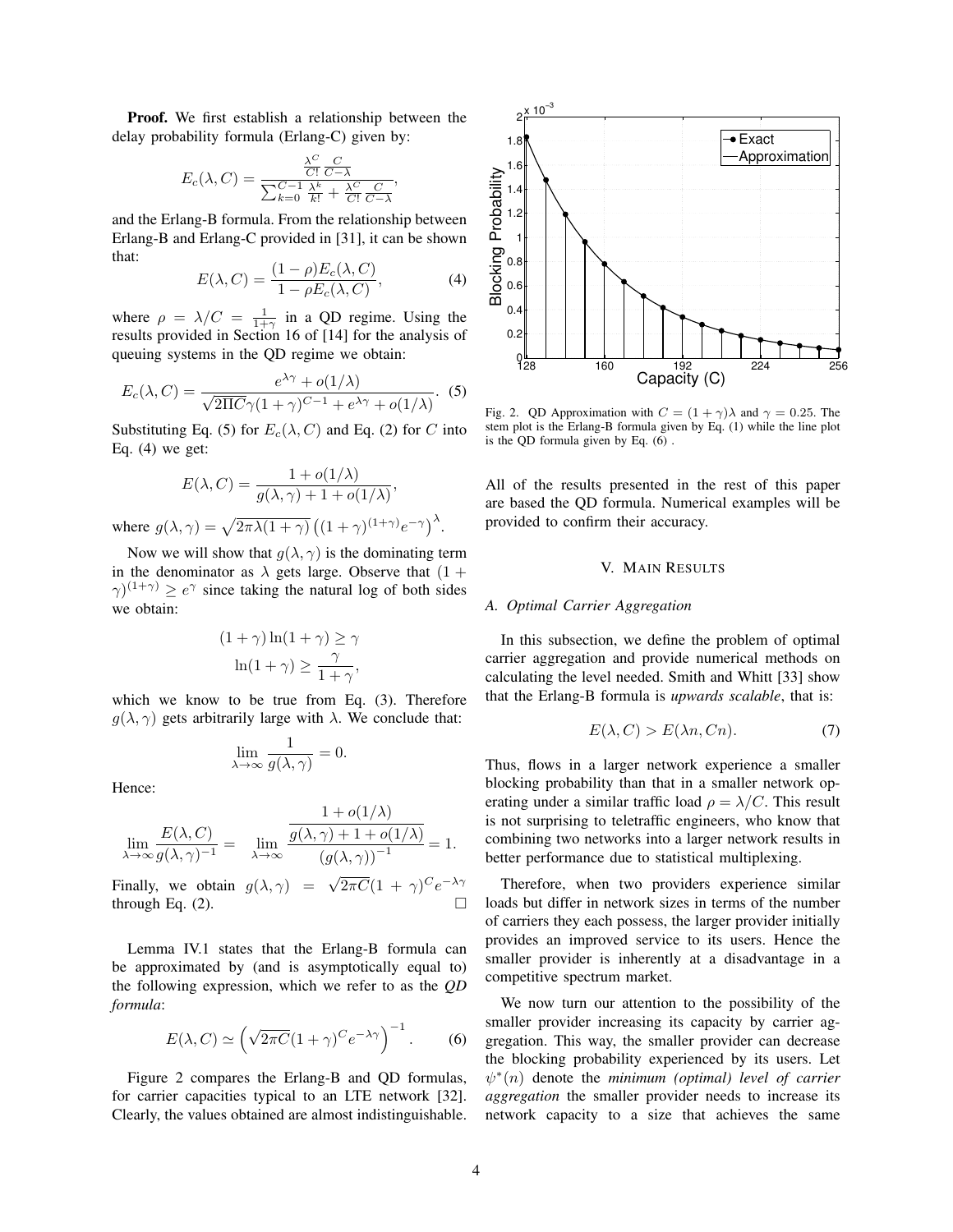

Fig. 3. Optimal level of carrier aggregation  $\psi^*(n)$  of the smaller provider with respect to scaling factor  $n$  for different initial traffic loads  $\rho = \lambda/C$ . Solid lines are exact, markers are QD approximation, and  $C = 50$ .

blocking performance as the larger provider, namely  $E(\lambda, C\psi^*(n)) = E(\lambda n, Cn)^1$ . Formally:

$$
\psi^*(n) \triangleq \min{\psi : E(\lambda, C\psi) \le E(\lambda n, Cn)}.
$$
 (8)

Using the QD formula given by Eq. (6), we get:

$$
E(\lambda, C\psi) \simeq \left(\sqrt{2\pi C\psi}(1+\gamma')^{C\psi}e^{-\lambda\gamma'}\right)^{-1}, \quad (9)
$$

$$
E(\lambda n, Cn) \simeq \left(\sqrt{2\pi Cn}(1+\gamma)^{Cn}e^{-\lambda n\gamma}\right)^{-1}, \quad (10)
$$

where  $C\psi = \lambda(1 + \gamma')$  and hence  $(1 + \gamma') = \psi(1 + \gamma)$ . Then we can rewrite Eq. (8) as:

$$
\psi^*(n) \triangleq \min\left\{\psi : \sqrt{\frac{\psi}{n}} \left(\frac{(1+\gamma)^C}{e^{\lambda \gamma}}\right)^{\psi-n} \frac{\psi^{C\psi}}{e^{\lambda(\psi-1)}} \ge 1\right\}
$$
(11)

As the left hand side of the inequality in Eq. (11) is increasing in  $\psi$ , equivalently  $\psi^*(n)$  is the solution of:

$$
\sqrt{\frac{\psi}{n}} \left( \frac{(1+\gamma)^C}{e^{\lambda \gamma}} \right)^{\psi-n} e^{\lambda} \left( \frac{\psi^C}{e^{\lambda}} \right)^{\psi} = 1.
$$
 (12)

Eq. (12) provides a fast way of numerically calculating the optimal level of carrier aggregation needed, which can be achieved using a binary search procedure as the left hand side is increasing in  $\psi$ . In Figure 3 we illustrate the calculated values of the optimal level of carrier aggregation using the QD formula and the exact Erlang-B formula. One can observe that the calculations

based on the QD formula work well: even at a capacity as low as 50 carriers, the maximum percentage  $error<sup>2</sup>$ between the QD approximation and the actual Erlang-B calculation is 0.5714%, which occurs when  $\rho = 0.9$ .

#### *B. Structural Properties of Optimal Carrier Aggregation*

In this section, we derive structural properties of optimal carrier aggregation. Specifically, we analyze the asymptotic behavior of the optimal carrier aggregation with respect to the scaling factor  $n$ . We also show that the amount of carrier aggregation needed diminishes when the initial traffic load at which the providers operate is higher.

*1) Scaling Laws:* From Eq. (7), it follows that the difference between the blocking probabilities of the two providers increases with the scaling factor  $n$ . Thus the disadvantaged provider needs to aggregate more carriers as n gets larger. We next provide asymptotic lower and upper bounds on the optimal level of carrier aggregation as a function of the scaling factor  $n$ :

Theorem V.1 *(Capacity Scaling Law) Consider two providers differing by a scaling factor of* n*. Then the optimal level of carrier aggregation with respect to the scaling factor* n *satisfies:*

1) 
$$
\psi^*(n) = o\left(\frac{n}{\log(n)}\right)
$$
  
2)  $\psi^*(n) = \omega(n^{\alpha}), \text{ for any constant } \alpha < 1,$ 

where  $o(\cdot)$  and  $\omega(\cdot)$  are standard asymptotic nota*tions respectively representing strict upper and lower asymptotic limiting behavior of the functions within the parentheses.*

Proof of Theorem. Making use of Eq. (2), let us rearrange Eq. (12) to obtain:

$$
\sqrt{\psi}a^{\lambda\psi}\psi^{\lambda(1+\gamma)\psi} = \sqrt{n}a^{\lambda n}e^{\lambda(\psi-1)},
$$

where  $a = \frac{(1+\gamma)^{(1+\gamma)}}{x}$  $\frac{e^{\gamma}}{e^{\gamma}}$ . Taking the  $\log_a(\cdot)$  (which we will simply denote by  $log(·)$  to alleviate the notation) of both sides and dividing by  $\lambda$  yields:

$$
\frac{\log(\psi)}{2\lambda} + (1+\gamma)\psi \log(\psi) + \psi
$$

$$
= \frac{\log(n)}{2\lambda} + n + (\psi - 1)\log(e). \quad (13)
$$

We will prove the upper and lower bounds separately.

1. Let us assume that  $\psi = \frac{n}{\log_a(n)}$ . We will check the upper bound by substituting for  $\psi$  in Eq. (13) and

<sup>2</sup>Calculated by  $\left| \begin{array}{c} 2 \end{array} \right|$  $\psi^{QD} = \psi^{Erlang}$  $\psi^{Erlang}$   $\cdot$  100, where  $\psi^{QD}$  is given by Eq. (6) and  $\psi^{Erlang}$  is given by Eq. (1).

.

<sup>&</sup>lt;sup>1</sup>While  $C\psi$  must be an integer value when using Eq. (1), there exist continuous relaxations of the Erlang-B formula [34]. Furthermore, as the capacity tends to infinity in a QD regime,  $\psi$  can be treated as continuous.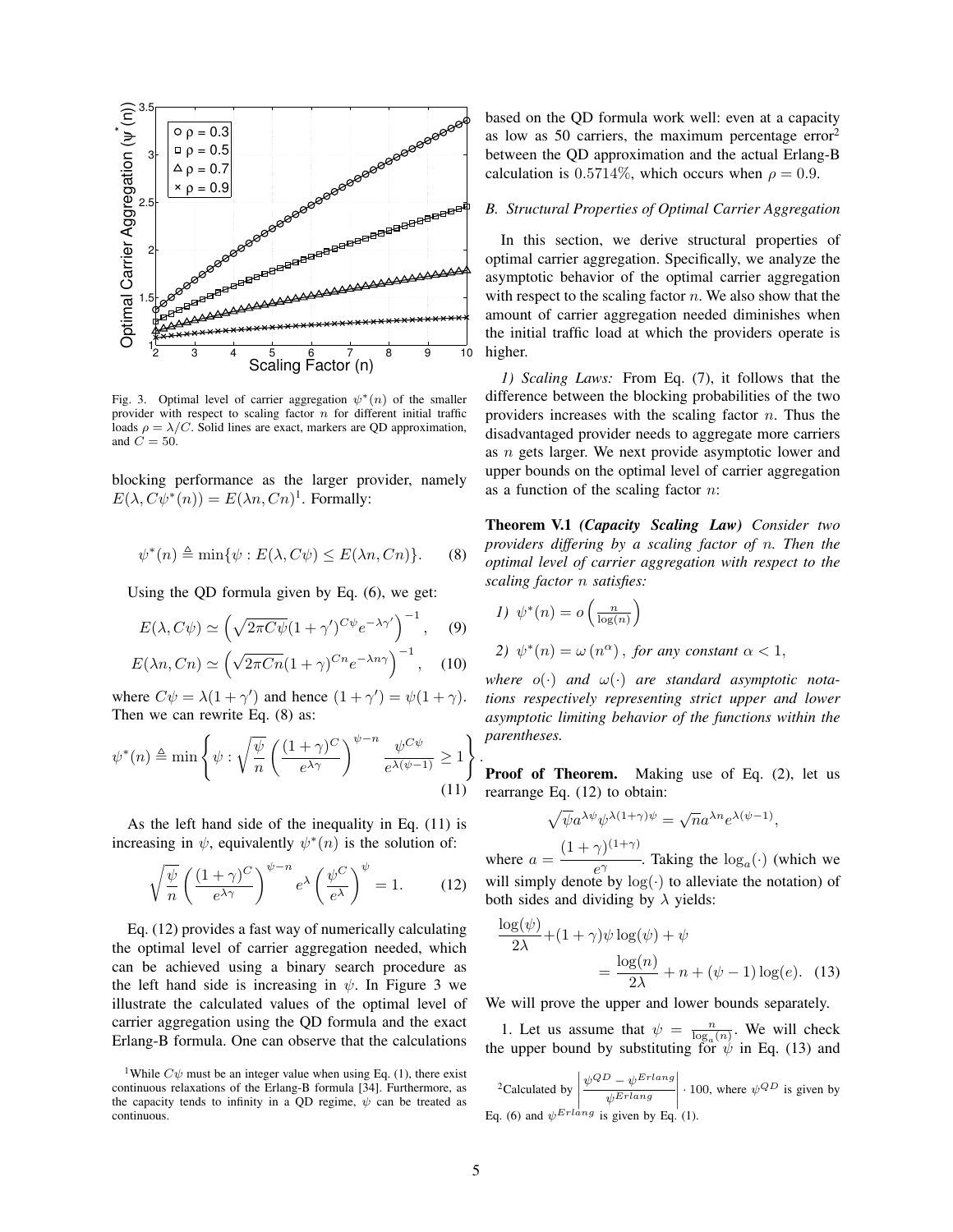showing that as  $n \to \infty$ , the left hand side is strictly greater than the right hand side. We get:

$$
\frac{1}{2\lambda} \log \left( \frac{n}{\log(n)} \right) + \frac{n(1+\gamma)}{\log(n)} \log \left( \frac{n}{\log(n)} \right) + \frac{n}{\log(n)} > \frac{\log(n)}{2\lambda} + n + \frac{n \log(e)}{\log(n)} - \log(e).
$$

Canceling the common terms and rearranging, we can rewrite this relationship as:

$$
\gamma \log(n) + 1 + \frac{\log(e) \log(n)}{n} >
$$

$$
\left(1 + \gamma + \frac{\log(n)}{2\lambda n}\right) \log(\log(n)) + \log(e),
$$

which is true for sufficiently large n (as  $log(n) = o(n)$ ). Thus, we have demonstrated that when  $\psi = \frac{n}{\log(n)}$  and *n* is sufficiently large, the left hand side of Eq. (12) is strictly greater than one. Since the left hand side of (12) is increasing in  $\psi$ , we conclude that there must be some  $\psi' < \psi = \frac{n}{\log(n)}$  that satisfies Eq. (12).

2. Assume that  $\psi = n^{\alpha}$ ,  $\alpha < 1$ . We will demonstrate that substituting for  $\psi$  in Eq. (13) results in the left hand side being strictly smaller than the right hand side as  $n \to \infty$ . We get:

$$
\frac{\alpha \log(n)}{2\lambda} + \alpha (1+\gamma)n^{\alpha} \log(n) + n^{\alpha} <
$$

$$
n + \frac{\log(n)}{2\lambda} + \log(e)(n^{\alpha} - 1).
$$

Dividing by  $n^{\alpha}$  and collecting and rearranging the terms we have:

$$
\alpha(1+\gamma)\log(n) + 1 + \frac{\log(e)}{n^{\alpha}} <
$$

$$
n^{1-\alpha} + \frac{(1-\alpha)\log(n)}{2\lambda n^{\alpha}} + \log(e),
$$

which, since  $n = \omega(\log(n))$ , holds as n gets large. Therefore, when  $\psi = n^{\alpha}, \alpha < 1$ , the left hand side of Eq. (12) is smaller than one. Hence, there must be another  $\psi' > \psi = n^{\alpha}$  that satisfies Eq. (12).

Theorem V.1 states that  $n/\log(n)$  and  $n^{\alpha}$  are asymptotic upper and lower bounds on  $\psi^*(n)$  respectively. Therefore as the scaling factor increases, the level of optimal carrier aggregation scales sub-linearly but also asymptotically approaches (though never achieves) a linear relationship. This behavior can be observed in Figure 3.

*2) Traffic Load:* Having provided scaling laws on optimal carrier aggregation with respect to the scaling factor  $n$ , we now turn our attention to the scaling with respect to the traffic load.

In the next theorem, we state that the optimal level of carrier aggregation needed by the smaller provider is lower in a market where both providers experience a high initial traffic load. Therefore, in high load markets it is easier for a smaller provider to aggregate spectrum in order to compete.

**Theorem V.2** *(Traffic Load Scaling Law) Let*  $ρ<sub>j</sub>$  *denote the traffic load in a market* j*, which consist of two providers that differ in size by a scale of* n *such that:*

$$
\rho_j = \frac{\lambda_j n}{Cn} = \frac{\lambda_j}{C} \text{ for } j = 1, 2.
$$

Further define  $\psi_j^*(n)$  to be the optimal level of carrier *aggregation for the smaller provider in the market characterized by load*  $\rho_i$ *. Then, for two given traffic loads, such that*  $\rho_1 > \rho_2$ *,* 

$$
\psi_1^*(n) < \psi_2^*(n).
$$

The next two lemmas, whose proofs are provided in the technical report [35], give inequalities that we will use in the proof of our theorem.

**Lemma V.1** For 
$$
\gamma > 0
$$
 and  $n > 1$ :  
\n
$$
(1 + n\gamma) \ln(1 + n\gamma) > n(1 + \gamma) \ln(1 + \gamma).
$$

**Lemma V.2** *For*  $\gamma > 0$  *and*  $n \geq 1$ *:* 

$$
\psi^*(n) < \rho + (1 - \rho)n.
$$

Proof of Theorem. Assume that the different loads are caused by different arrival rates such that  $\lambda_1 > \lambda_2$ while the capacity is kept constant at  $C$ . Then we have:

$$
C = \lambda_1 (1 + \gamma_1) = \lambda_2 (1 + \gamma_2).
$$
 (14)

It immediately follows that  $(1 + \gamma_1) < (1 + \gamma_2)$ . Using Eq. (12), the following need to be satisfied in optimality:

$$
\sqrt{\frac{\psi}{n}} \left( \frac{(1+\gamma_1)^C}{e^{\lambda_1 \gamma_1}} \right)^{\psi-n} \frac{\psi^{C\psi}}{e^{\lambda_1 (\psi-1)}} = 1, \quad (15)
$$

$$
\sqrt{\psi} \left( (1+\gamma_2)^C \right)^{\psi-n} \psi^{C\psi}
$$

$$
\sqrt{\frac{\psi}{n} \left( \frac{(1+\gamma_2)^C}{e^{\lambda_2 \gamma_2}} \right)^{\psi-n}} \frac{\psi^{C\psi}}{e^{\lambda_2(\psi-1)}} = 1. \quad (16)
$$

Suppose  $\psi_2^*(n) = \psi$  and satisfies Eq. (16). Then we need to show that the left hand side of Eq. (15) is strictly greater than one when  $\psi_1^*(n) = \psi$ .

Let us rewrite the left hand side of Eq. (16) as the following:

$$
\sqrt{\frac{\psi}{n}} \left( \frac{(1+\gamma_2)^C}{e^{\lambda_2 \gamma_2}} \right)^{\psi-n} \frac{\psi^{C\psi}}{e^{\lambda_2 (\psi-1)}} = \sqrt{\frac{\psi}{n}} \left( \frac{(1+\gamma_1)^C}{e^{\lambda_1 \gamma_1}} \right)^{\psi-n} \frac{\psi^{C\psi}}{e^{\lambda_1 (\psi-1)}} \frac{(\lambda_1/\lambda_2)^{C(\psi-n)}}{e^{(\lambda_1-\lambda_2)(1-n)}}.
$$

Now we will demonstrate that:

$$
e^{(\lambda_1 - \lambda_2)(n-1)} < (\lambda_1/\lambda_2)^{C(n-\psi)}.\tag{17}
$$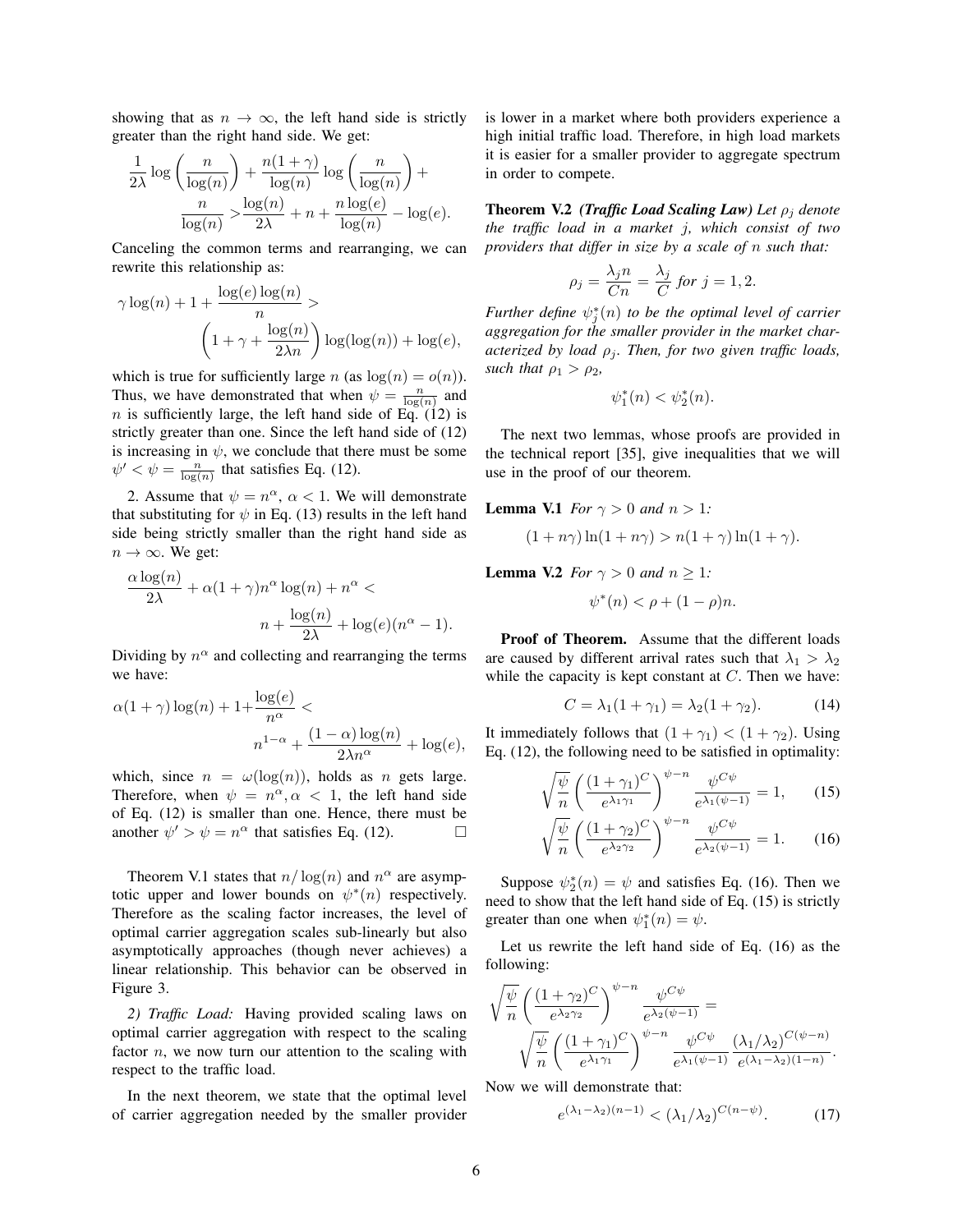Start by taking the  $ln(·)$  of both sides of (17) to get:

$$
(\lambda_1 - \lambda_2)(n-1) < C(n-\psi)\ln(\lambda_1/\lambda_2).
$$

Since  $\ln(\lambda_1/\lambda_2) \geq \frac{\lambda_1-\lambda_2}{\lambda_1}$  by inequality (3) and  $C =$  $\lambda_1(1+\gamma_1)$ :

$$
C(n-\psi)\ln(\lambda_1/\lambda_2) \ge (1+\gamma_1)(n-\psi)(\lambda_1-\lambda_2). \tag{18}
$$

From Lemma V.2 we have that  $\psi < \rho + (1 - \rho)n$ , which by substituting  $\rho = 1/(1+\gamma_1)$  and rearranging the terms, can be rewritten as:

$$
(1 + \gamma_1)(n - \psi) > (n - 1). \tag{19}
$$

Combining Eqs. (18) and (19), we get to the inequality in (17). Then we can claim that:

$$
\sqrt{\frac{\psi}{n}} \left( \frac{(1+\gamma_1)^C}{e^{\lambda_1 \gamma_1}} \right)^{\psi-n} \frac{\psi^{C\psi}}{e^{\lambda_1 (\psi-1)}}
$$
  
> 
$$
\sqrt{\frac{\psi}{n}} \left( \frac{(1+\gamma_2)^C}{e^{\lambda_2 \gamma_2}} \right)^{\psi-n} \frac{\psi^{C\psi}}{e^{\lambda_2 (\psi-1)}} = 1.
$$

Therefore, by continuity and the fact that the left hand side of (15) is increasing in  $\psi$ , there must be another

$$
\psi' < \psi = \psi_2^*(n)
$$

that satisfies Eq. (15). Hence,  $\psi_1^*(n) < \psi_2^*(n)$ .  $\Box$ 

Theorem V.2 states that the level of carrier aggregation needed to provide a service level that can compete with the larger provider in the market is higher (lower) under a low (high) traffic load, which is also illustrated in Figure 3. This implies that the marginal benefit of aggregating spectrum is higher when the providers are operating under a higher load.

#### *C. General Bounds*

In this section, we seek to establish an upper bound that holds for all possible values of the scaling factor  $n$ . We will first establish that optimal carrier aggregation  $\psi^*(n)$  is concave in n, the proof for which can be found in the technical report [35]:

# **Lemma V.3** *(Concavity) For*  $1 \le n_1 < n_2$ ,

$$
\psi'^*(n_1) < \psi'^*(n_2).
$$

Given the derivative of  $\psi^*(n)$  is decreasing in n, we next establish the tightest possible linear upper bound on  $\psi^*(n)$ :

**Theorem V.3** *(Linear Upper Bound) For*  $\gamma > 0$  *and*  $n \geq 1$ *:* 

$$
\psi^*(n) \le (1 - f(\rho)) + f(\rho)n,\tag{20}
$$

where 
$$
f(\rho) = 1 - \frac{1 - \rho}{\frac{1}{2C} + \ln(1/\rho)}
$$
.



Fig. 4. Linear upper bound on the optimal level of carrier aggregation  $\psi^*(n)$  provided in Theorem V.3, with  $C = 50$  and  $\rho = 0.5$ .

Proof of Theorem. We will start our proof by providing a linear function of the form  $g(n) = a + bn$ , where a and b are constants, that is equal to  $\psi^*(n)$  when  $n = 1$  and has the same derivative at that point. From the way we defined  $\psi^*(n)$  in Eq. (8), it follows that  $\psi^*(1) = 1$ . Then  $q(n) = (1 - b) + bn$  in order to satisfy this inequality.

Taking the derivative of the both sides of Eq. (12) and rearranging the terms one can obtain the following:

$$
\psi'^{*}(n) = \frac{\frac{1}{2n} + C \ln(1+\gamma) - \lambda \gamma}{\frac{1}{2\psi^*(n)} + C \ln(1+\gamma) + C \ln(\psi^*(n))}.
$$
 (21)

Note that Eq. (21) depends on the exact value of  $\psi^*(n)$ . Evaluating this expression at  $\psi^*(1) = 1$  yields:

$$
\left. \frac{d\psi^*(n)}{dn} \right|_{n=1,\psi^*(1)=1} = \frac{\frac{1}{2} + C\ln(1+\gamma) - \lambda\gamma}{\frac{1}{2} + C\ln(1+\gamma)}. (22)
$$

Rearranging the terms in Eq. (22) and substituting  $\rho$  for  $\frac{1}{1+\gamma}$ , we obtain:

$$
\left. \frac{d\psi^*(n)}{dn} \right|_{n=1, \psi^*(1)=1} = 1 - \frac{1-\rho}{\frac{1}{2C} + \ln(1/\rho)}.
$$

Then 
$$
b = 1 - \frac{1 - \rho}{\frac{1}{2C} + \ln(1/\rho)}
$$
 and  

$$
g(n) = \frac{1 - \rho}{\frac{1}{2C} + \ln(1/\rho)} + \left(1 - \frac{1 - \rho}{\frac{1}{2C} + \ln(1/\rho)}\right)
$$

Now we will show that  $g(n) \geq \psi^*(n)$  for  $n \geq 1$ . Observe that  $g(1) = \psi^*(1)$ . In Lemma V.3 we have established that the derivative of optimal carrier aggregation with respect to the scaling factor  $n$  is decreasing in n. Then we can state that

 $\overline{n}$ .

$$
\frac{dg(n)}{dn} \ge \frac{d\psi^*(n)}{dn}
$$
 for any  $n \ge 1$ .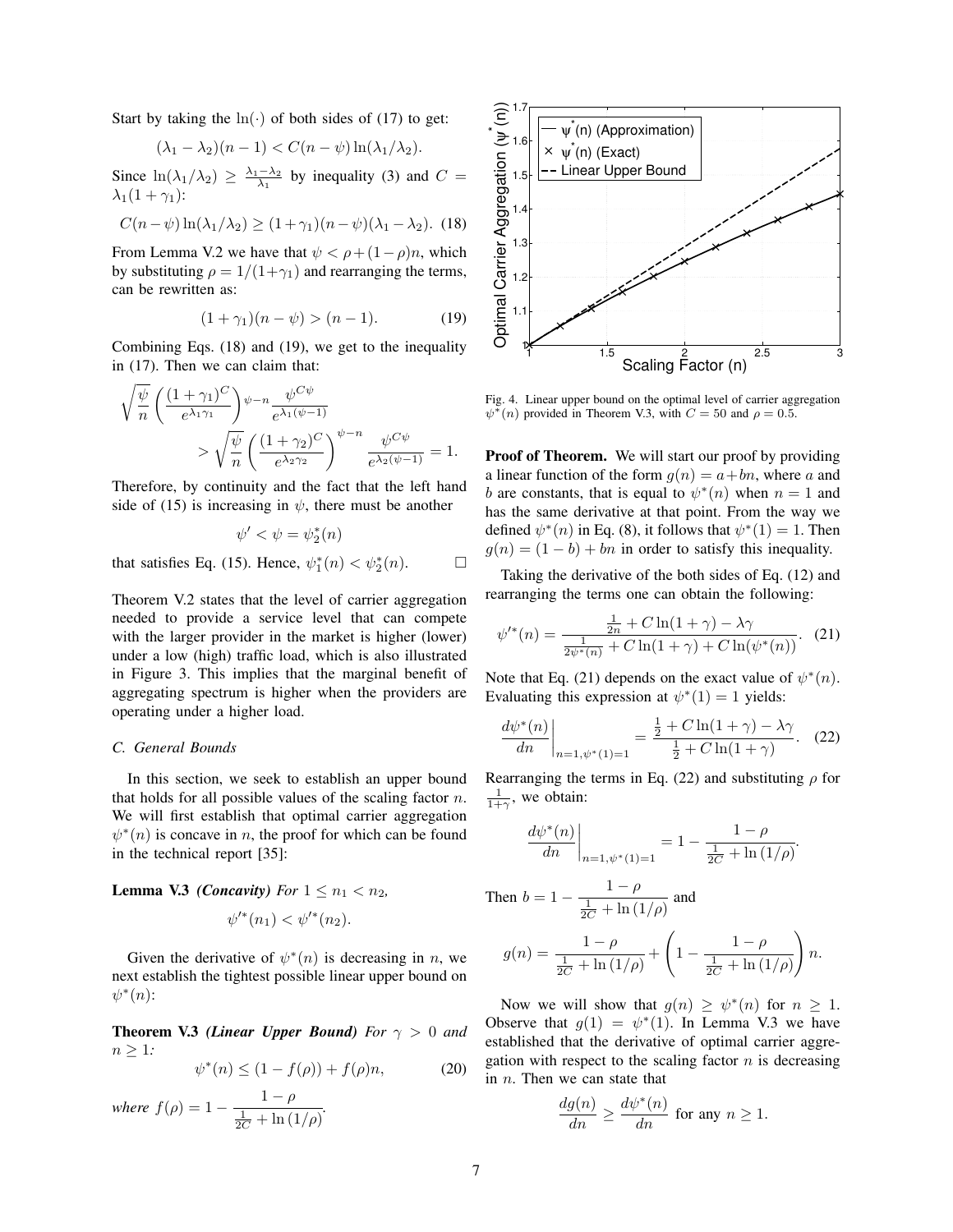Let  $h(n) = g(n) - \psi^*(n)$ . Taking the derivative with respect to  $n$  we get:

$$
\frac{dh(n)}{dn} = \frac{dg(n)}{dn} - \frac{d\psi^*(n)}{dn} \ge 0.
$$

By mean value theorem there exists an  $n_0$  such that:

$$
\frac{dh(n_0)}{dn} = \frac{h(n) - h(1)}{n - 1} = \frac{g(n) - \psi^*(n)}{n - 1} \ge 0.
$$

Since  $n \ge 1$  we conclude that  $g(n) \ge \psi^*(n)$ .

Theorem V.3 provides a way to quickly calculate an upper bound on the optimal carrier aggregation, which is rather tight for small values of the scaling factor  $n$  as illustrated in Figure 4. However, since  $\psi^*(n)$  is concave, as the scaling factor increases, the linear upper bound diverges from the actual value. The strength of the linear upper bound that we provide lies in its ability to provide simple insight on the impact of network parameters on optimal carrier aggregation.

As a possible solution to the divergence of the linear upper bound, one could seek to obtain a piece-wise linear upper bound expression on  $\psi^*(n)$  by using the results provided in Lemma V.3 and Theorem V.3. Starting at  $\psi^*(1) = 1$ , one can use the linear bound provided in Eq. (20) to approximate the value of  $\psi^*(n)$  at a larger value of  $n$ , which can then be used to obtain the derivative  $\psi'(n)$  provided in Eq. (21). The derivative value can then be assumed to be the linear slope of  $\psi^*(n)$ , and the calculation procedure starts over.

Next, we propose a simple algorithmic procedure to compute a piece-wise linear bound on  $\psi^*(n)$  (see Algorithm 1). The algorithm takes as input the scaling factor n, referred to as *Scale*, as well as the step size, referred to as *StepSize*, that defines the distance between points at which the slope of the bound is recalculated. The procedure starts from the known point of  $\psi^*(1) = 1$ and uses the linear bound established to calculate the bound on  $\psi^*$  at every evaluation point determined by the step size until the target scaling factor is reached.

| <b>Algorithm 1 Piecewise Upper Bound Calculation</b> |
|------------------------------------------------------|
| <b>procedure</b> $BOUND(\psi, Scale, StepSize)$      |
| Initialize: $\psi \leftarrow 1, n \leftarrow 1$      |
| Set counter: $State \leftarrow 1$                    |
| $EvaluationPoints \leftarrow Floor(Scale/StepSize)$  |
| while $EvaluationPoints \ge State$ do                |
| $n \leftarrow n + StepSize$                          |
| $\psi \leftarrow (1 - f(\rho)) + f(\rho)n$           |
| $f(\rho) \leftarrow \psi'^*(n) \bigg _{\psi}$        |
| $State \leftarrow State + 1$                         |
| return Bound                                         |

Using Algorithm 1, if the step size is chosen small enough, the bound on  $\psi^*(n)$  will approach the real value. Therefore, one can obtain a relatively tight piecewise linear upper bound on  $\psi^*(n)$ , which is illustrated in Figure 5 for several different traffic loads, with a step size of 1.

# *D. Numerical Examples*

In this section, we provide numerical examples, where we calculate how much spectrum needs to be aggregated to preserve competition in different markets.

Consider two providers in a spectrum market with network parameters given as follows:

$$
(\lambda_1, C_1) = (90, 150)
$$
 and  $(\lambda_2, C_2) = (60, 100)$ .

The capacity numbers provided here are in line with the spectrum holdings of Verizon and T-Mobile in the New York City area, which respectively are 30 MHz and 20 MHz (translated into the number of resource blocks from Table I), according to the FCC's Spectrum Dashboard [36]. In this example, the scaling factor is  $n = 150/100 = 1.5$  and both providers are in a moderately loaded market with  $\rho = 90/150 = 60/100 = 0.60$ . Using Equation (12), we obtain the carrier aggregation needed by the smaller provider:  $\psi^*(1.5) = 1.102$ .

This result tells us that in order to provide the same level of service as the larger provider, the smaller provider needs to increase its capacity at least by 1.102 times its current value. Therefore,  $\begin{bmatrix} 100 \times 0.102 \end{bmatrix}$  = 11 additional carriers are needed to bring the smaller provider's service level in line with that of the larger provider. Taking a single carrier to be a resource block in an LTE deployment, the smallest LTE bandwidth that matches this requirement has a bandwidth of 3 MHz from Table I. This is the amount of spectrum that the smaller provider needs to aggregate in order to guarantee its ability to compete with the larger provider.

Next, we consider two different markets: (i) a market where the spectrum holdings of the providers have the same scaling factor but the traffic load  $\rho$  is higher and (ii) a market where there is an increase in the scaling factor *n* while the traffic load  $\rho$  is the same.

(i) Consider a market where the scaling factor is  $n =$ 1.5 while the traffic load of the market increases to  $\rho =$ 0.9. The parameters of the two providers are now as follows:

 $(\lambda_1, C_1) = (135, 150)$  and  $(\lambda_2, C_2) = (90, 100)$ .

Under the new load, the carrier aggregation needed by the smaller provider becomes  $\psi^*(1.5) = 1.037$ .

Thus,  $\begin{bmatrix}100 \times 0.037\end{bmatrix} = 4$  additional carriers are needed by the smaller provider, fewer than the number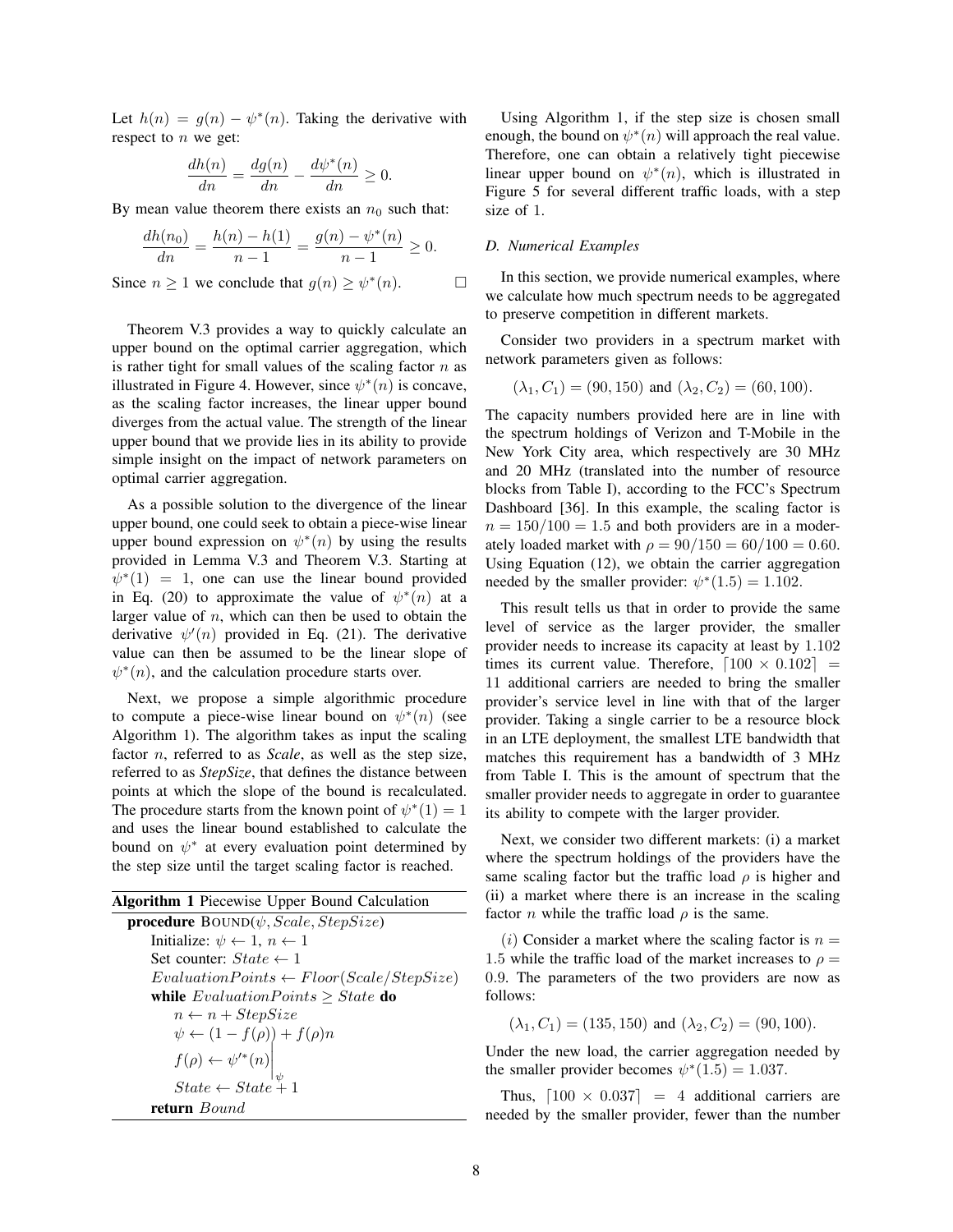

Fig. 5.  $C = 50$  - Piecewise linear upper bounds on the optimal level of carrier aggregation  $\psi^*(n)$  obtained by the initial linear upper bound provided in Theorem V.3, the slope of which is then adjusted at integer values of the scaling factor  $n$  using the derivative expression provided in Eq. (21).

| Bandwidth       | <b>MHz</b><br>.4 | MHz | 5 MHz           | 10 MHz | MH <sub>z</sub> | MHz |  |
|-----------------|------------------|-----|-----------------|--------|-----------------|-----|--|
| Resource Blocks |                  |     | $\Omega$<br>ل ک | 50     | ÷               | 100 |  |
| TARI E 1        |                  |     |                 |        |                 |     |  |

LTE BANDWIDTH CONFIGURATIONS AND ASSOCIATED NUMBER OF RESOURCE BLOCKS AS SPECIFIED IN 3GPP RELEASE 8 [10].

of carriers calculated before and in line with Theorem V.2. Under the same LTE scenario considered previously, Table I indicates that aggregating a minimum of 1.4 MHz of spectrum in the market with a higher traffic load is enough to achieve the same goal.

 $(ii)$  This time, we consider a market where the scaling factor is increased to  $n = 6$  but the traffic load is the same as the first market (*i.e.*,  $\rho = 0.6$ ). The parameters of the providers are given as follows:

$$
(\lambda_1, C_1) = (90, 150)
$$
 and  $(\lambda_2, C_2) = (15, 25)$ .

These numbers are in line with the spectrum holdings of Verizon and T-Mobile in Logan County, IL, which respectively are 30 MHz and 5 MHz (translated into the number of resource blocks from Table I), according the FCC's Spectrum Dashboard [36]. In this case, the carrier aggregation needed by the smaller provider is  $\psi^*(6) =$ 1.719.

This time, the smaller provider needs an additional  $[100 \times 0.719] = 72$  carriers. Notice that the increase in the total capacity needed is smaller than the increase in the scaling factor since:

$$
\psi^*(6)/\psi^*(1.5) = 1.559 < 6/1.5 = 4.
$$

Under the same LTE scenario considered previously, Table I indicates that aggregating a minimum of 15 MHz of spectrum is needed to achieve the same goal, as the scaling factor increases to 6.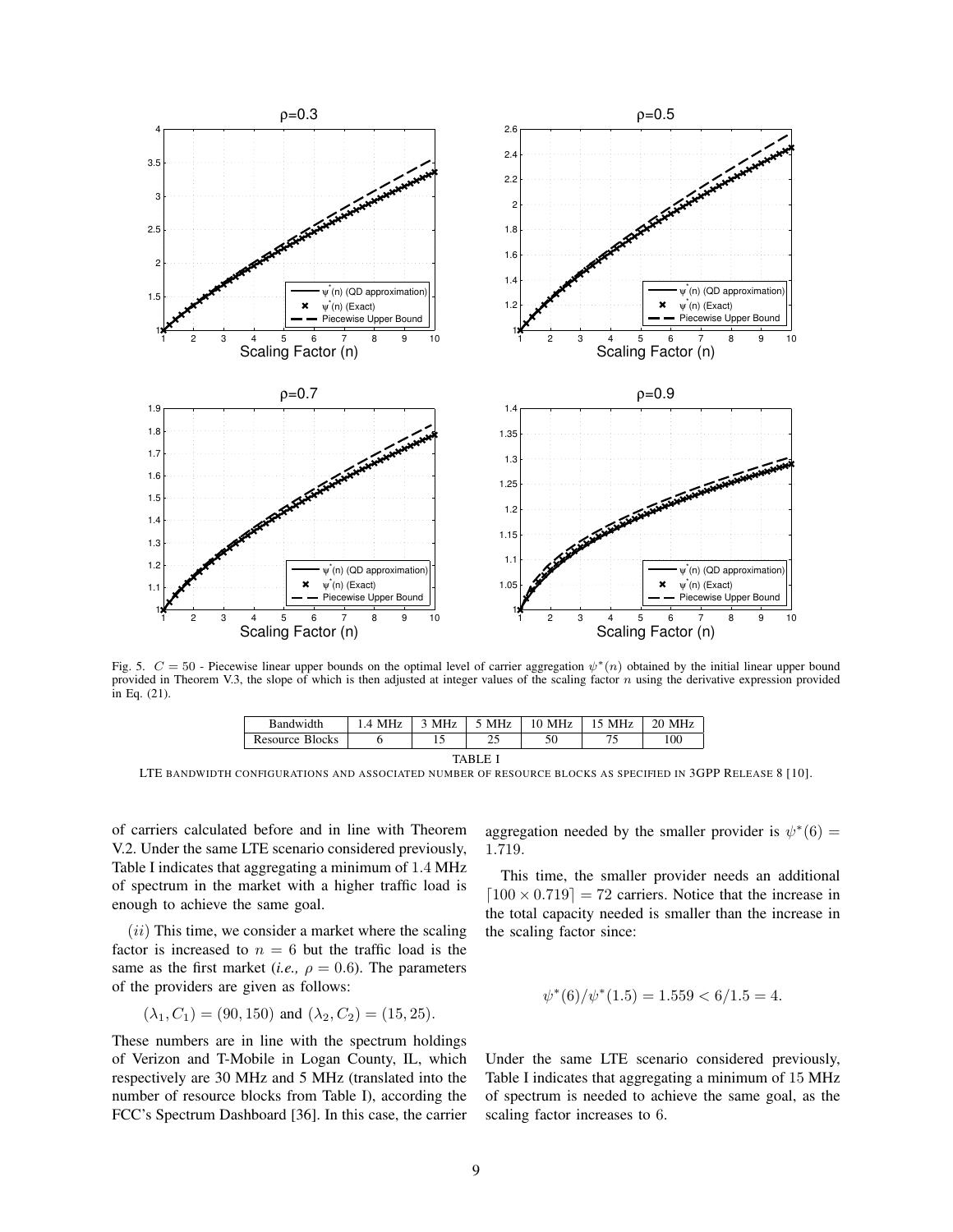#### *E. Extension to Delay Systems*

In Section IV, we presented a QD regime approximation of the Erlang-B formula through Lemma IV.1. The assumption was that if all the carriers are busy upon the arrival of a flow, then the flow is lost. This is referred to as a *loss* system.

Our results can easily be extended to a *delay* system. In such a system, all active flows share the entire network capacity. If the number of flows exceeds  $C$ , then the flows can still be transmitted but at a rate below their peak rate. In that case, the flows will experience congestion and additional delay. The probability that an arrival flow experiences congestion is given by the Erlang-C formula:

$$
E_c(\lambda, C) = \frac{\frac{\lambda^C}{C!} \frac{C}{C - \lambda}}{\sum_{k=0}^{C-1} \frac{\lambda^k}{k!} + \frac{\lambda^C}{C!} \frac{C}{C - \lambda}}.
$$

This equation holds for the same general traffic model as presented in Section III [37].

Using the results of [14] for the analysis of queuing systems in the QD regime we have:

$$
E_c(\lambda, C) \simeq \left(\sqrt{2\pi C}\gamma (1+\gamma)^{C-1} e^{\lambda \gamma}\right)^{-1}.
$$
 (23)

Through following similar steps as in Section V-A and replacing the QD formula of Erlang-B with Eq. (23), it is possible to show that the optimal carrier aggregation in a delay system is given by:

$$
\psi_c^*(n) = \min \left\{ \psi : \sqrt{\frac{\psi}{n}} \left( \frac{(1+\gamma)^C}{e^{\lambda \gamma}} \right)^{\psi - n} \cdot \frac{\psi^{C\psi}}{e^{\lambda(\psi - 1)}} \left( 1 + \frac{\psi - 1}{\psi \gamma} \right) \ge 1 \right\}.
$$
 (24)

As the left hand side of the inequality in Eq. (11) is increasing in  $\psi$ , equivalently  $\psi_c^*(n)$  is the solution of:

$$
\sqrt{\frac{\psi}{n}} \left( \frac{(1+\gamma)^C}{e^{\lambda \gamma}} \right)^{\psi-n} \frac{\psi^{C\psi}}{e^{\lambda(\psi-1)}} \left( 1 + \frac{\psi-1}{\psi \gamma} \right) = 1.
$$
\n(25)

Note that Eq. (25) is the same as Eq. (12) except for the  $1 + \frac{\psi - 1}{\psi \gamma}$  term at the end. Since  $1 + \frac{\psi - 1}{\psi \gamma} > 1$  for  $\psi > 1$ , one quickly concludes that the left hand side of Eq.  $(25)$  is always strictly greater than the left hand side of Eq. (12). In other words, for the same system parameters, the level of optimal carrier aggregation under the Erlang-C delay model is always smaller than that under the Erlang-B loss model:

$$
\psi_c^*(n) < \psi^*(n)
$$

Figure 6 illustrates this relationship. By replacing Eq. (12) with Eq. (25) and following a similar analysis,



Fig. 6. Comparison of optimal carrier aggregation under loss and delay systems, with  $C = 50$  and  $\rho = 0.7$ .

the same structural properties given in Theorems V.1 and V.2 also hold for the QD Erlang-C formula. To give an example, we revisit Theorem V.1 here:

Theorem V.4 *(Erlang-C Capacity Scaling Law) Consider two providers differing by a scaling factor of* n*. Then the optimal level of carrier aggregation with respect to the scaling factor* n *satisfies:*

1) 
$$
\psi_c^*(n) = o\left(\frac{n}{\log(n)}\right)
$$
  
2)  $\psi_c^*(n) = \omega(n^{\alpha}), \text{ for any } \alpha < 1,$ 

*where*  $o(\cdot)$  *and*  $\omega(\cdot)$  *respectively represent strict upper and lower asymptotic limiting behavior on the function within the parentheses.*

**Proof of Theorem.** Let us rearrange Eq. (25) to obtain:

$$
\sqrt{\frac{\psi}{n}} \left( \frac{(1+\gamma)^C}{e^{\lambda \gamma}} \right)^{\psi-n} \frac{\psi^{C\psi}}{e^{\lambda(\psi-1)}} = \frac{\psi \gamma}{\psi(1+\gamma)-1}.
$$
 (26)

We will prove that  $n/log(n)$  and  $n^{\alpha}$  are still asymptotic upper and lower bounds by showing that the term  $\frac{\psi \gamma}{\psi(1+\gamma)-1}$  converges to a constant and thus does not affect the asymptotic relationships.

1. Assume that  $\psi = \frac{n}{\log(n)}$ . Then replacing  $\psi$  in the right hand side term of  $\overline{Eq}$ . (26) we obtain:

$$
\frac{\psi\gamma}{\psi(1+\gamma)-1} = \frac{\frac{n\gamma}{\log(n)}}{\frac{n}{\log(n)}(\gamma+1)-1},
$$

and:

$$
\lim_{n \to \infty} \frac{\frac{n\gamma}{\log(n)}}{\frac{n}{\log(n)}(\gamma + 1) - 1} = \frac{\gamma}{1 + \gamma} = (1 - \rho).
$$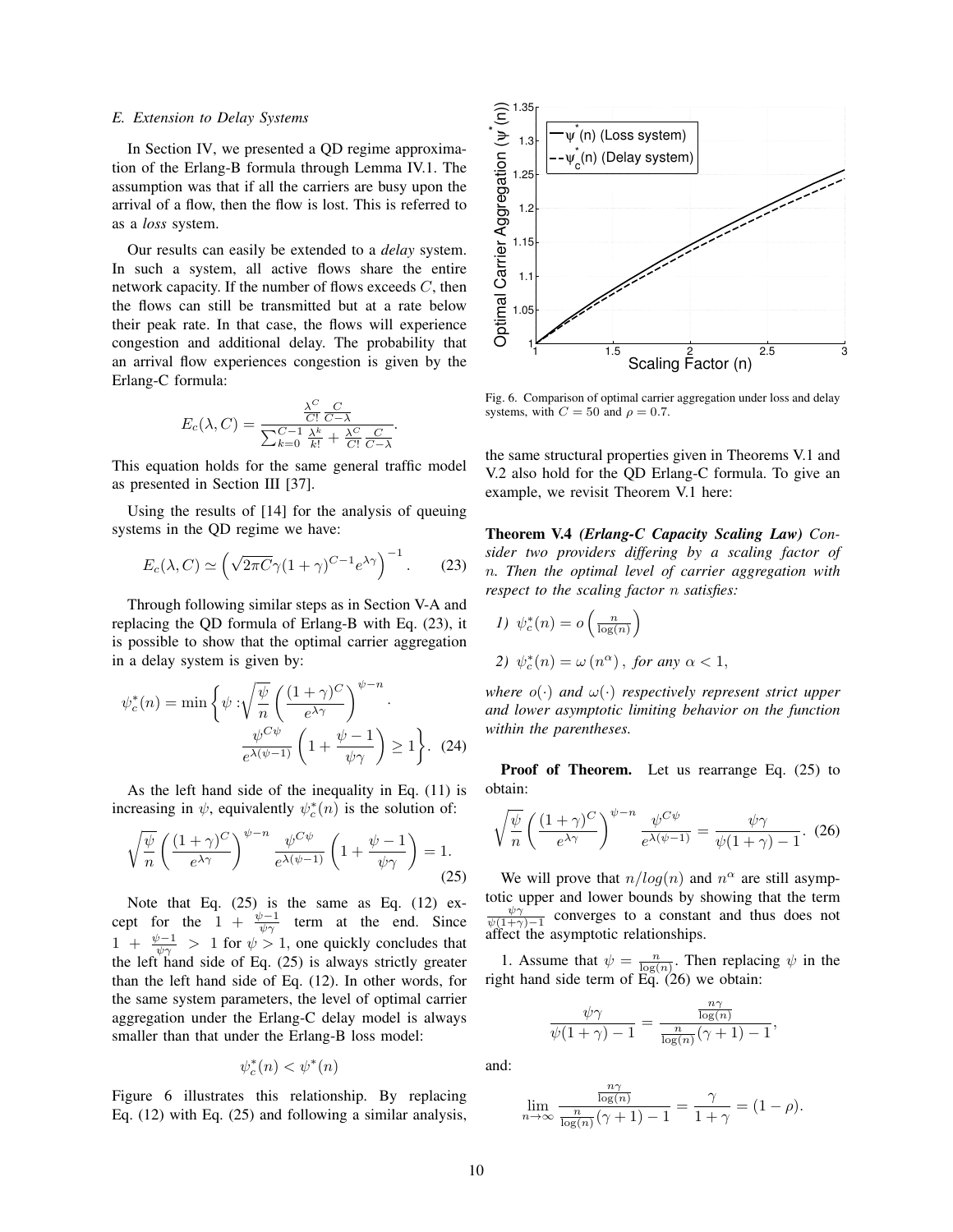2. This time, assume that  $\psi = n^{\alpha}, \alpha < 1$ . Then replacing  $\psi$  in the right hand side term of Eq. (26) we obtain:

$$
\frac{\psi\gamma}{\psi(1+\gamma)-1}=\frac{n^{\alpha}\gamma}{n^{\alpha}(1+\gamma)-1},
$$

and

$$
\lim_{n \to \infty} \frac{n^{\alpha} \gamma}{n^{\alpha} (1 + \gamma) - 1} = \frac{\gamma}{1 + \gamma} = (1 - \rho).
$$

# *F. Applications to Secondary Spectrum Markets*

We next discuss how our results on carrier aggregation apply to pricing games in secondary spectrum markets. In previous work [38], we identified the minimum (break-even) price at which it is profitable for a provider to start admitting secondary users. The *breakeven price* p BE is directly linked to the Erlang-B formula:

$$
p^{BE} = KE(\lambda, C), \tag{27}
$$

 $\Box$ 

where  $\lambda$  is the session arrival rate of primary users,  $C$  is the network capacity, and  $K$  is the price paid by primary users per session. Strikingly, the break-even price is insensitive to the secondary demand.

The break-even price plays a critical role in determining the Nash equilibrium of a game where two providers compete in prices to attract secondary demand. Without loss of generality, suppose that the break-even price of provider 1 is lower than that of provider 2. Then, according to Theorem V.I in [38], the competition results in a price war that is won by provider 1 (*i.e.*, provider 1 captures the entire market). One concludes that the outcome of the pricing game is directly related to the break-even prices, which in turn relate to the Erlang-B formula.

Hence, the level of optimal carrier aggregation acts as an identifier of necessary network provisioning to obtain a competitive price advantage in a secondary spectrum market. All of our previous results, such as the structural properties with respect to scaling factors and traffic loads and the established general bounds can be readily applied to the question of how to strategically implement carrier aggregation in a secondary spectrum market.

#### VI. CONCLUDING REMARKS

We investigated the impact of reserving spectrum for smaller providers, by providing computational methods, scaling laws, and bounds on the optimal carrier aggregation. Under a QD regime, we derived an approximation of the Erlang-B formula. This approximation is highly accurate as long as the number of carriers is large enough (*e.g.*, above 50) and the spectrum utilization does not approach 100% (*e.g.*, 90% or below), an assumption that is consistent with measurement studies [39].

Using the QD formula, we investigated optimal carrier aggregation by proving two scaling laws: (i) with respect to the scaling factor  $n$  and (ii) with respect to the traffic load. Specifically, we obtained sub-linear (though close to linear) asymptotic upper and lower bounds in the form  $\psi^*(n) = o\left(n/\log(n)\right)$  and  $\psi^*(n) = \omega\left(n^{\alpha}\right)$  for any  $\alpha$ 1. Then, we demonstrated that if the traffic load under which each provider operates increases, then the level of carrier aggregation required is reduced. This result indicates that the marginal benefit of carrier aggregation in a heavily loaded network is higher than that in a lightly loaded network.

Next, we derived an upper bound on  $\psi^*(n)$  that applies to any value of  $n$  and is provably the tightest possible. This upper bound explicitly relates to the network parameters and can provide regulators and market players with useful guidelines. We also provided a method of improving it to a piece-wise linear bound by iteratively approximating  $\psi'(n)$ .

We explained how the results derived for loss systems, based on the Erlang-B formula, extend to delay systems based on the Erlang-C formula. We proved that for the same network parameters, the optimal level of carrier aggregation in a delay system is always smaller than in a loss system. Finally, we provided a relationship between the profitable pricing of users in secondary spectrum markets and the Erlang-B formula for which our results apply. Hence, the results on optimal carrier aggregation presented in this paper are directly applicable to pricing strategies in secondary spectrum markets, where providers can aggregate spectrum to lower their prices in a possible price war.

This paper focused on a single small provider implementing carrier aggregation. If several small providers are present in the same market, similar conclusions hold if the total carrier aggregation needed stays below the amount of spectrum reserved by the regulator. If the total amount of spectrum needed by all of the small providers exceeds the reserved amount, then one can expect competition between the small providers and possibly formation of coalitions. While beyond the scope of this paper, evaluating the impact of carrier aggregation on a market with multiple providers of different sizes is an interesting area left for future research.

Acknowledgments: This work was supported, in part, by the NSF grants CCF-0964652 and CNS-1117160.

#### **REFERENCES**

[1] "FCC adopts revised mobile spectrum holdings policies to preserve & promote a competitive wireless market